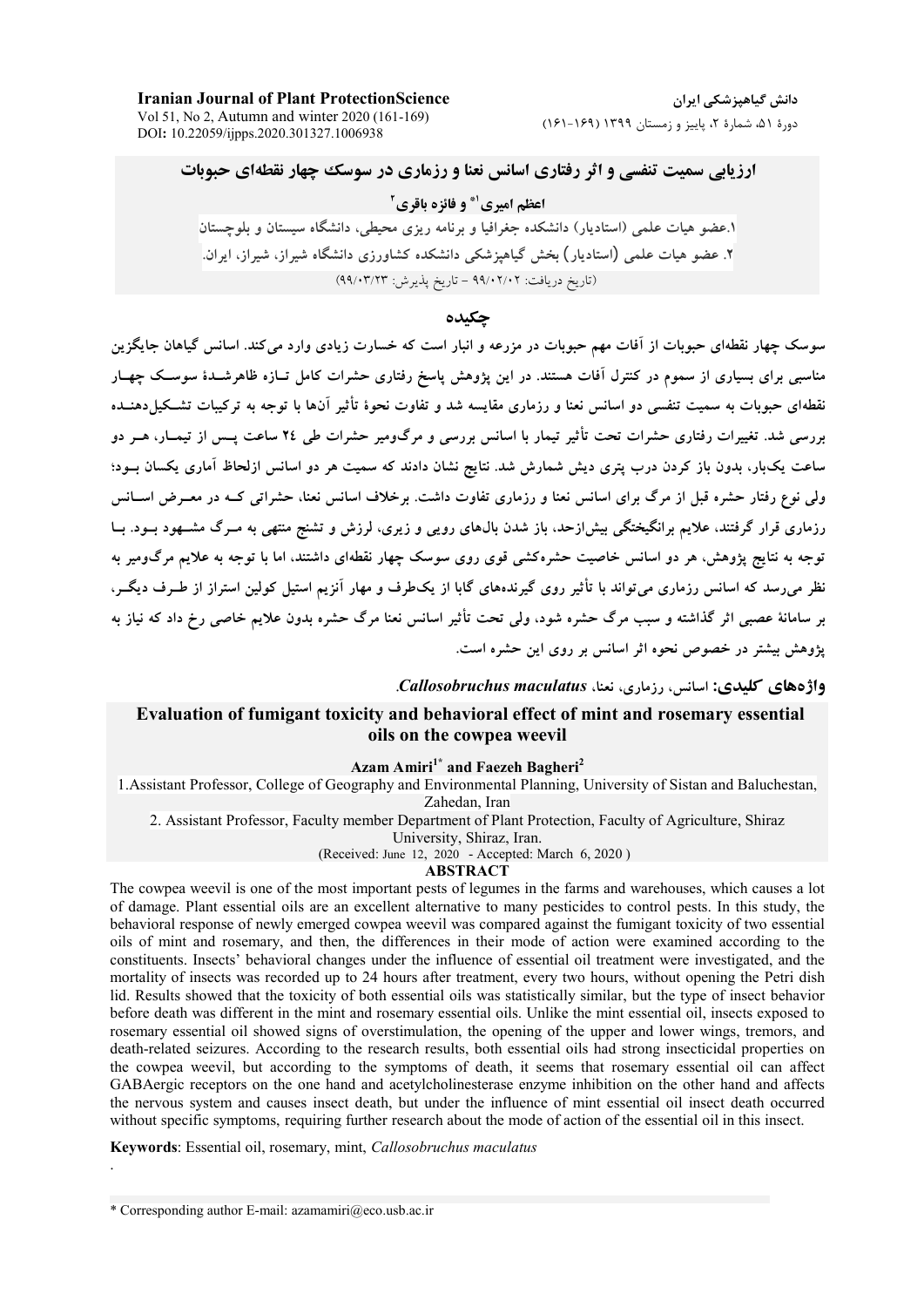### مقدمه

سوسک چهـار نقطـهای حبوبـات Callosobruchus ; maculatus (F) (Coleoptera: Chrysomelidae) آفات مهـم حبوبـات در مزرعـه و انبـار اسـت كـه بـا تخم گذاری بر روی حبوباتی مانند لوبیـا چشـمبلبلـی، لوبيـا، عـدس و مـاش و تغذيـه لارو از آنهـا خسـارت زیادی وارد می کند (Adebayo and Oke, 2017).

روشهای مختلفی برای کنترل سوسک چهار نقطهای حبوبات مطالعه شدهاند؛ ازجمله آنها می توان کنترل زیستی، اختلال در جفتگیری توسط تلـههـای فرومـونى، عقـيمسـازى، اسـتفاده از حشـرهكـشهـا، اسانس های گیـاهی و عصـارههـای گیـاهی را نـام بـرد Ibrahim et al., 2017; Malaikozhundan and ) Vinodhini 2018; Viteri Jumbo et al., 2018; Moura et al., 2019).

اسانس گیاهان بـه دلیـل خاصـیت تجزیـهپـذیری سریع، ایمنی برای انسان و محیطزیست و بـهویـژه در صورت بروز مقاومت در برابر آفت کش ها، بـرای کنتـرل آفات بندپا بهعنوان گزينههاي جايگزين مناسبي براي بسیاری از ترکیبات شیمیایی مطرح هستند. اسانسها بهعنوان مواد تدخيني كه مـي تواننـد اثـر تماسـي هـم داشته باشند، با اختلال در مسیرهای عمده متـابولیکی منجر به مرگ سـريع، كـاهش طـول عمـر و تغييـر در فيزيولـوژي حشـرات مـي شـوند. بـا توجـه بـه قابليـت استفاده از اسانس ها بهعنوان آفت *کــش هــای طبیعــی*، اثرات آن بر رشد و نمو حشـرات یـا مـرگومیـر آنهـا Deng et al., 2004; ) شدهاند ( .Deng et al., 2004 Schoonhoven et al., 2005; Plata-Rueda et al., 2017; Pourya et al.., 2018; Gaire et al.., 2019; Moura et al., 2019).

بسیاری از پژوهشها نشاندهندهٔ عملکرد عصبی اسانسها است. بهطوری که در حشرات باعث فلج شدن و به دنبال آن مرگ می شوند. سه سازوکار عمده برای عملكرد اسانس ها گزارش شده است: مهار آنزیم استیل کولین استراز، تأثیر روی گیرندههای گابـا (GABA) و اثیر روی واسیطه شییمیایی سیامانهٔ اکتوپامینرژییک Mossa, 2016; Jankowska et ) (Octopaminergic)  $. (al., 2018)$ 

پژوهشهای زیادی نشـان دادهانـد کـه اسـانسهـا فعالیت آنزیم استیل کولین استراز را مهـار مـیکننـد. مهار این آنزیم باعث تجمـع اسـتیل کـولین در محـل سیناپسها شده و درنتیجه آن، غشای پس سیناپسی بهطور مداوم تحریک میشود و ایـن حالـت منجـر بـه عدم تعادل در سامانهٔ عصبی و درنهایت مرگ می شود .(Mossa, 2016; Jankowska et al., 2018).

گامــا آمينوبوتيريــک اســيد (GABA) مهــمتــرين انتقال دهندهٔ پیام عصبی در سامانهٔ عصبی و ماهیچههـا در پستانداران و حشـرات اسـت، امـا در برخـى مـوارد مي تواند نقش انتقال دهندة ييام عصبي تحريـك كننــده را داشته باشد. گابا به گیرندههای خـاص (GABArs) در سیناپس یا خـارج از سـیناپس متصـل مـیشـود. گیرنـدههـای پیـام٫سـان در حقیقـت پـروتیینهـای پیوندشده به غشا هستند که دارای جایگاههای شناسایی با آرایش فضای ویژه برای شناخت پیامرسان .<br>خود هستند و اغلب در ناحیه پس سینایس قرار دارنـد .(Mossa, 2016; Jankowska et al.., 2018)

گرچه واکـنش بـين اسـتيل کـولين و گيرنـدۀ آن باعث باز شدن مستقیم کانال یونی می شــود، در مــورد اكتويامين عكسالعمل فيزيولوژيكي بهطور غيرمستقيم و از طریق یک پیام,سان ثانوی، یعنے، AMP حلقــوی القا و تقویت میگردد. اثر این پیامرسان روی گیرنده، منجر به فعال شدن پروتیینی به نام آدنـیلات سـیکلاز می شود که ایـن پـروتیین ATP را بـه AMP حلقـوی تبديل مي كند. بعدازاين عمل، پروتيين كيناز هم فعال شـده و پـروتيين كانـال يـونى فسـفريله مـىشـود و درنهايت نفوذيذيري غشــا تغييــر مــي كنــد. اكتويــامين می تواند سطح کلسیم و AMP حلقوی را در سلول های عصبی افزایش دهد؛ علاوه بر ایـن، برخـی از ترکیبـات موجـــود در اســـانس، بـــا اكتوپـــامين در اتصــال بـــه گیرندههای آن رقابت کرده و فعالیت عصبی را تغییـر می دهند. اکتوپامین دارای نقش کلیدی بهعنوان ناقـل عصبي، تعديل كنندة عصبي و نوروهورمـون در سـامانهٔ عصبي حشرات بوده و عملكرد فيزيولوژيكي شـبيه بـه نــورایی نفــرین در مهــرمداران دارد. در نفوذیـــذیری یون های کلسیم در غشای سلول هـای ماهیچـهای اثـر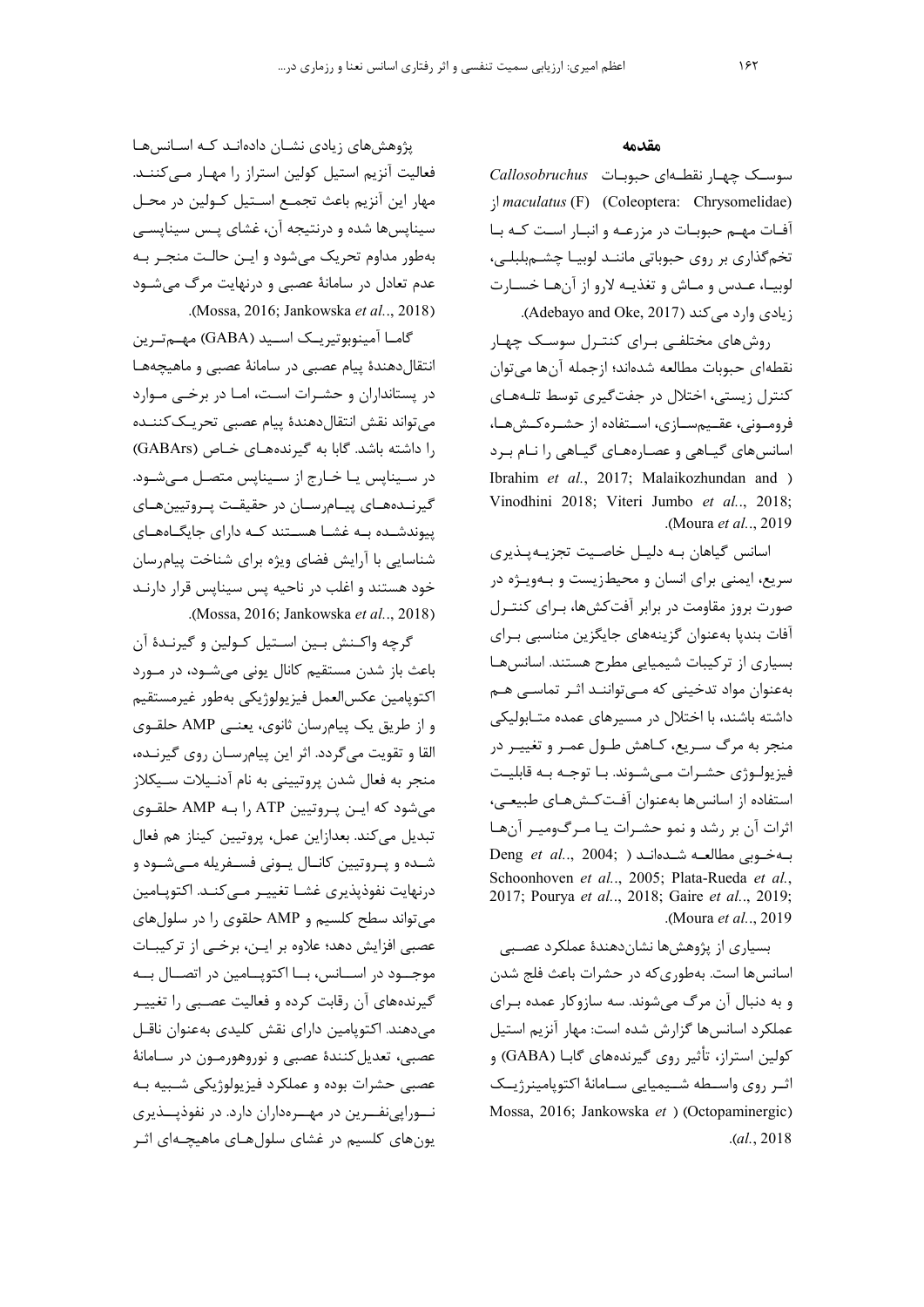گذاشته و موجب انقباضات ماهیچهای می شـود. اثـرات رفتاری حاد و زیر کشندهٔ ترکیبات اسانس روی حشرات و همچنـــین ســمیت کــم در پســتانداران و دیگــر مهرەداران، نشاندهندهٔ جایگـاه هـدف اکتوپامینرژیـک در حشرات است (Enan, 2001; Farooqui, 2012).

پژوهشهای پیشین ترکیبات تشکیلدهندهٔ اسانس نعنا و رزماری را مشخص کردهاند و سـمیت آنهـا را Mirkazemi et al., 2010; Zandi ) كزارش دادهاند ( Sohani and Ramezani, 2012; Malakootian & Hatami, 2013; Amin Afshar et al., 2016; Azizi (Tabrizzad et al., 2019; Dadkhah et al., 2019) ولی این پژوهشهـا رفتـار حشـره را تحـت تـأثیر ایـن اسانسها بررسی نکـردهانـد. هـدف از پـژوهش حاضـر مقایسهٔ سمیت تنفسی دو اسـانس نعنـا و رزمـاری بـر حشرات كامل تازه ظاهرشدهٔ سوسك چهـار نقطـهاى حبوبات و مقايسهٔ چگونگی تغيير رفتـار حشـره تحـت تأثیر تنفس این دو اسانس است. ازآنجایی که لاروهـای این حشره بلافاصله پس از تفریخ تخم، وارد لوبیا شـده و تا ظهور حشرۂ کامـل داخـل لوبيـا بـاقى مـى ماننـد، حشرات كامل تازه ظاهرشده براى پـژوهش انتخـاب شدند و نوع رفتار آنها پس از تیمار با اسانس تا زمـان مرگ مشاهده و با هم مقایسه شد.

مواد و روشها

يرورش حشرات  $C.$  maculatus سوسک چهار نقطهای حبوبات،  $C.$  maculatus که از کلنی پرورش یافته در بخش حشرهشناسی دانشگاه شیراز به دست آمده بود، روی لوبیـای چشـم،بلبلـی (Vigna unguiculata) در شرایط دمایی ۳۰±۳۰ درجهٔ سلسیوس، رطوبت نسبی ۵۰±۵۰ درصد و تحت شرایط نوری ۱۶ ساعت روشنایی و ۸ ساعت تـاریکی پـرورش داده شد. لوبیاها قبل از استفاده، به مـدت ٢۴ سـاعت در دمای منفی ۲۰ درجهٔ سلسیوس نگهداری شدند تـا اطمينان حاصل شـود كـه از قبـل آلـودگى بـه آفـت نداشته باشند. پس از شکل گیری کلنی، حشرات کامل تازه ظاهرشده با کمتر از ۲۴ ساعت عمـر، بـرای آزمایشها به کار برده شدند. شرایط همـهٔ آزمـایشهـا همان شرایط پرورش حشره بود.

# جمع آوري گياه

برگهای رزماری (Rosmarinus officinalis) و نعنا از شهرستان زاهدان واقع در استان (Mentha spicata) سیســتان و بلوچســتان جمــع[وری شــدند (عــرض جغرافيايي: ٢٩.۴۵١٩، طـول جغرافيـايي: ۶۰.۸۸۴۲ و ارتفاع از سطح دریا: ۱۳۵۲ متر). نمونههای گیاهی بـه مدت یک هفته در دمای اتـاق خشـک شـده و سـپس برای استخراج اسانس استفاده شدند.

## استخراج اسانس

برای اسانس گیری، حدود ۲۰۰ گرم برگهای خشـک خردشدهٔ نمونهٔ گیاهی بـه همـراه ۶۰۰ میلـیلیتـر آب داخل بالن ریخته شده و سپس به مدت ۳ ساعت توسط دستگاه کلونجر (Clevenger) عمل استخراج و اسانس گیری انجام شد. پس از استخراج، آب اسانس ها توسـط ســولفات ســديم حــذف شــده و اســانس استخراجشده در یک شیشه که دور آن فویل آلومینیوم پیچیده شده بود، در جعبهٔ تاریکی در یخچال با دمـای ۴ درجة سلسيوس نگهداري شد ( Heydarzade et  $. (al... 2011)$ 

## زیستسنجے

از حشرات کامل همسـن سـازىشـده بـا کمتـر از ۲۴ ساعت عمر بـراي تعيـين سـميت تنفسـى اسـانسهـا استفاده شد. پس از آزمایش زیستسنجی اولیـه بـرای تعیین دزهای مناسب، پس از تعیین حـد بـالا (۹۵ درصد مرگومیر) و حد پـایین (۵ درصـد مـرگومیـر) فاصلهٔ بین حد بالا و پایین مرگومیر با استفاده از یـک معادله دو مجهولی و بر اساس فواصل لگـاریتمی بـه ۵ غلظـت (٣٧/٨۵، ٧۵/٧، ١١٣/۵۵، ١١/١/٩ ميكروليتــر بر لیتر هوا) اسانس رزماری و نعنا تقسیم گردید. حدود غلظتها برای زیستسنجی اصلی در هـر دو اسـانس یکسان انتخاب شد تا امکان مقایسهٔ بهتری برای سـميت دو اسـانس انجـام شـود. شــاهد بـدون هـيچ تیماری در نظر گرفته شد و آزمایشها در سه تـکرار و هر تكرار با ١٠ حشره انجام شدند. تمـامى آزمـايشهـا در پتری دیشهای دربدار به قطر ۶۰ میلی متر انجـام شدند، بدین شکل که قسمت داخلی درب پتری دیـش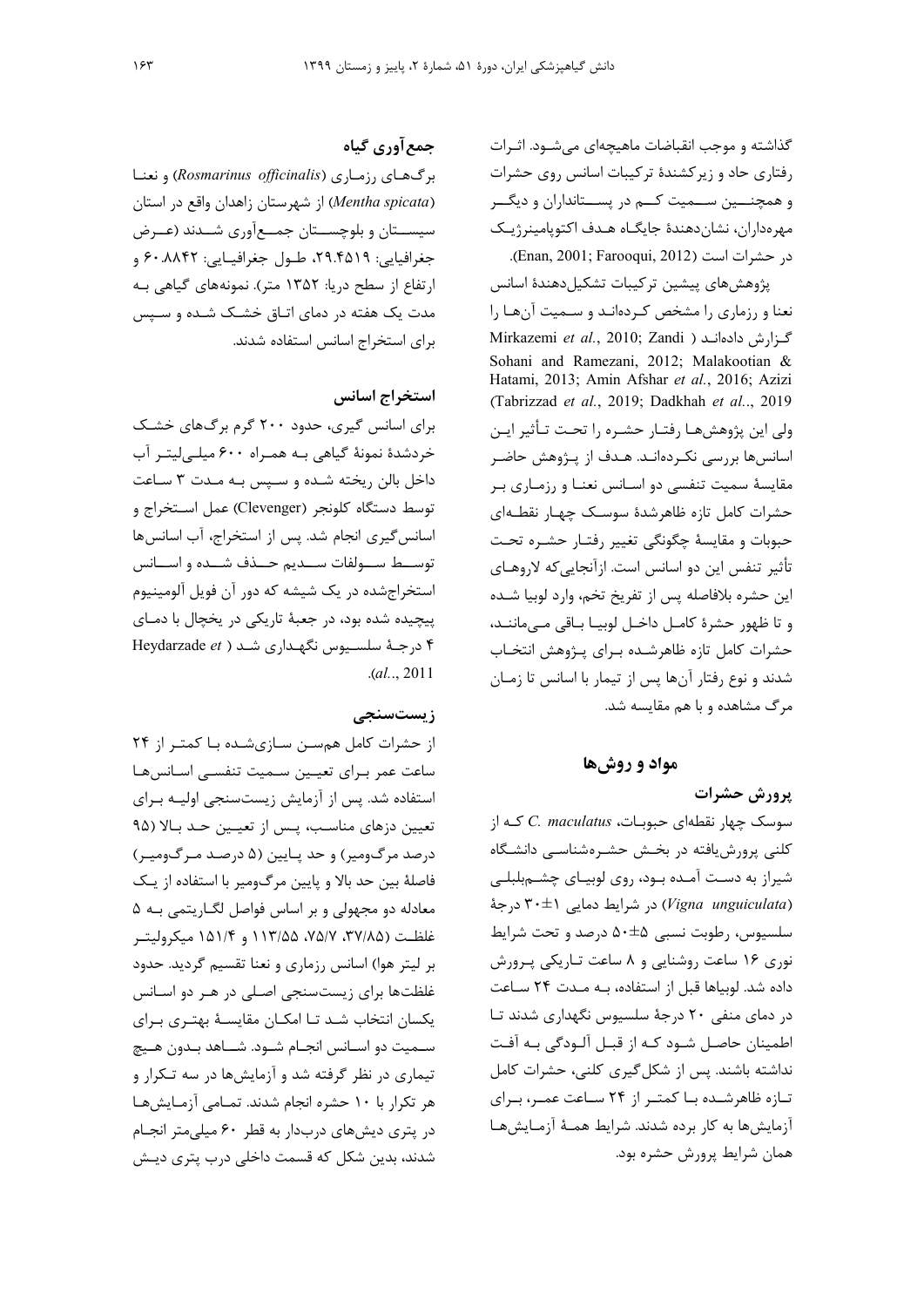## نتايج

نحوة تأثير اسانس ها نتایج نشان دادنـد کـه اسـانس رزمـاری و نعنـا تـأثير متفاوتی بر رفتار حشرات کامل سوسک چهار نقطـهای حبوبات داشتند؛ بهطوری که نوع رفتـار حشـره قبـل از مرگ در دو اسـانس تفـاوت داشـت. حشـراتی کـه در معرض ۱۵۱/۴ میکرولیتر بر لیتر هوا اسانس نعنا قبرار گرفته بودند، چند ساعت قبل از مرگ، بے حرکت بـه يشت افتاده و تغييري در وضـعيت بـالهايشـان اتفـاق نیفتاد؛ ولی حشراتی کـه در معـرض همـین غلظـت از اسانس رزمـاری بودنـد، عـلاوه بـر بـه پشـت افتـادن، بال بوش هـا و بـال هـای زیریشـان بـاز شـده و علایـم برانگیختگی بیش|زحد، لرزش و تشـنج نشـان دادنـد (شـكل ۱). همچنــين در ايــن حشــرات مقــدار دفــع فضـولات بـهمراتـب بيشـتر از مقـدار آن در حشـرات تیمارشده با اسانس نعنا بود که در شکل ۱ بـهصـورت نقاط سياه قابل مشاهده است.

با کاغذ صافی کاملاً پوشانده و با چسب تثبیت شـد و سپس غلظتهای مربوط به هر اسانس، با سـمپلر روی كاغذ صـافي تعبيــهشـده در قســمت داخلــي دريــوش ریخته شد تا از تمـاس مسـتقیم اسـانس بـا حشـرات جلوگیری شود. سپس اطراف دهانـهٔ هـر پتـری بـرای اطمینان از عدم نشـتی اسـانس، بـا نوارهـای پـارافیلم پوشانده شد. تغییـرات رفتـاری حشـرات تحـت تـأثیر تیمار با اسانس بررسـی و مـرگ6میـر حشـرات هـر دو ساعت یکبار تــا ۲۴ سـاعت بـدون اینکـه درب پتـری دیشها باز شود، شمارش و میـزان تلفـات ثبـت شـد. حشرات بدون حرکت یا یا شاخک پس از ضربه زدن به یتری، بـهعنـوان حشـرهٔ مـرده در نظـر گرفتـه شـدند (Robertson et al.., 2007). نتسايج در محسدودة  $LT_{50}$  اطمینــان ۹۵ درصـد بررسـی و مقـادیر LT<sub>50</sub> و توسط نرمافزار پلو-پلاس (Polo-Plus) و تجزیهوتحلیل واریانس یکطرفه و آزمون توکی با استفاده از نرمافـزار SPSS نسـخه ۲۶ در محـدودهٔ اطمینــان ۹۵ درصـد جهت مقايسة مرگ1مير انجام شد.



شكل ١. تغييرات رفتار C. maculatus دو ساعت پس از قرار گرفتن در معرض اسانسهای رزماری و نعنا با غلظت ١۵١/۴ ميكروليتر بر ليتر هوا.

Figure 1. C. maculatus behavior changes 2 h after exposure to rosemary and mint essential oils with the concentration of 151.4  $\mu$ l/l<sub>air</sub>.

تیمار، با حدود اطمینان ۹۵ درصد مطابق جـدولهـای ١ و ٢ برآورد شدند. نتايج تجزيـهٔ پروبيـت دادههـاى حاصل از سمیت تنفسی اسـانس۵هـا نشـان دادنـد کـه

آزمون زیستسنجی غلظتهای ۱۰، ۵۰ و ۹۰ درصد کشندگی اسانس نعنا و رزماری برای ۶، ۸، ۱۰، ۱۲، ۱۸ و ۲۴ ساعت پیس از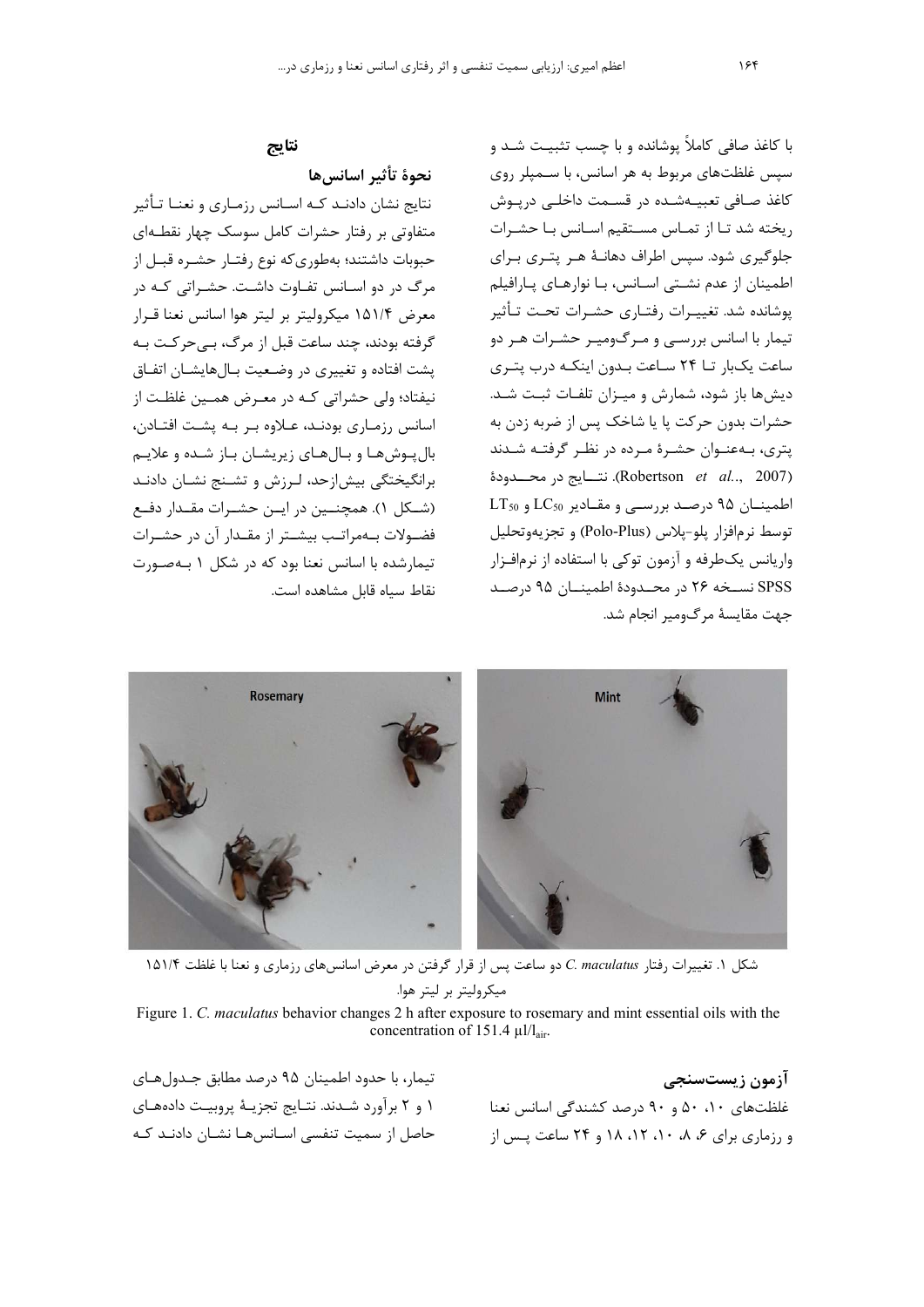ترتیب ۱۴۶/۸ و ۶۹/۵ میکرولیتر بر لیتر هوا بود، ولی ازلحاظ آماری دو ترکیب با هم تفاوت معنےداری .<br>نداشتند و فرضیههای دادی خطهای گرسیون (یک يودن عرض إز مبدأ و شبيب خبطهيا) و مبوازي بيودن (دادی شیبها) ، د نشدند (حدولهای ۱ و ۲).

سانس نعنا و رزماری هر دو پهشیدت برای سوسک چهار نقطـهای حبوبـات سـمی بـوده و دارای فعالیـت حشره *ک*شی قوی هستند. بااین حـال، اسـانس نعنـا بـه نسبت سمی تر بود. برای مثال، ۸ و ۲۴ سـاعت پـس از  $LC_{50}$  تیمار،  $LC_{50}$  برای اسـانس نعنـا بـه ترتیـب ۱۲۴/۳ و ۵۸/۶ میکرولیتر بر لیتر هوا و برای اسانس رزماری بـه

جدول ۱. تعیین میزان مرگومیر سوسک چهار نقطهای تحت تیمار دوزها و زمانهای مختلف اسانس رزماری Table 1. Determination of the cowpea weevil mortality under treatment with different doses and times of

| the rosemary essential oil |     |                 |                     |                                 |                                 |                                 |          |  |
|----------------------------|-----|-----------------|---------------------|---------------------------------|---------------------------------|---------------------------------|----------|--|
| Time (h)                   | n   | $Slope \pm SE$  | $\chi$ <sup>2</sup> | $LC_{10}(\mu l/l_{\text{air}})$ | $LC_{50}(\mu l/l_{\text{air}})$ | $LC_{90}(\mu l/l_{\text{air}})$ | P        |  |
| 6                          | 270 | $2.02 \pm 0.66$ | 4.85                | $50.5(13.9-71.8)$               | 216.4 (145.8-1009.2)            | 927.2 (371.4-57966.)            | 0.005    |  |
| 8                          | 270 | $2.11 \pm 0.61$ | 4.25                | $36.3(9.7-54.5)$                | 146.8 (110.8-299.0)             | 593.5 (294.0-6995.0)            | 0.002    |  |
| 10                         | 270 | $2.20 \pm 0.57$ | 5.66                | 29.1 (8.4-44.9)                 | $111.2(79.5-220.7)$             | 425.0 (242.0-2243.4)            | 0.001    |  |
| 12                         | 270 | $1.96 \pm 0.54$ | 6.58                | $21.4(3.7-36.9)$                | 96.7 (72.2-141.8)               | 435.9 (236.2-3226.7)            | 0.004    |  |
| 18                         | 270 | $3.37\pm0.60$   | 15.96               | 29.8 (10.2-44.2)                | $71.6(51.1-92.4)$               | 171.8 (124.0-398.1)             | < 0.0001 |  |
| 24                         | 270 | $3.56 \pm 0.61$ | 15.64               | $30.3(11.7-43.9)$               | $69.5(50.4-88.2)$               | 159.0 (117.8-325.5)             | < 0.0001 |  |

',- .-\* ÉC= H H ( )W( 567- 12 3\*4\* ] 2 .,(Y 
JAM

Table 2. Determination of the cowpea weevil mortality under treatment of different doses and times of the mint essential oil

| пши сээсниат он |     |                 |                     |                                 |                                 |                                 |          |  |  |
|-----------------|-----|-----------------|---------------------|---------------------------------|---------------------------------|---------------------------------|----------|--|--|
| Time (h)        | n   | $Slope \pm SE$  | $\chi$ <sub>2</sub> | $LC_{10}(\mu l/l_{\text{air}})$ | $LC_{50}(\mu l/l_{\text{air}})$ | $LC_{90}(\mu l/l_{\text{air}})$ | P        |  |  |
| 8               | 270 | $2.97\pm0.69$   | 10.70               | $46.1(17.1-63.9)$               | $124.3(96.0 - 218.5)$           | 335.1 (199.6-2014.1)            | < 0.0001 |  |  |
| 10              | 270 | $3.38 \pm 0.68$ | 9.65                | $42.6(20.6 - 57.4)$             | $102.0(82.2 - 137.6)$           | 244.1 (168.2-644.7)             | < 0.0001 |  |  |
| 12              | 270 | $2.57\pm0.60$   | 12.47               | $26.6(3.9-43.6)$                | $83.8(57.9 - 125.5)$            | 263.7 (158.2-1959.0)            | < 0.0001 |  |  |
| 18              | 270 | $3.20 \pm 0.63$ | 13.57               | $25.8(6.6 - 40.0)$              | $64.9(43.5 - 85.3)$             | $163.4(115.1 - 447.8)$          | < 0.0001 |  |  |
| 24              | 270 | $3.63 \pm 0.66$ | 15.59               | $26.0(7.3-39.5)$                | $58.6(38.0 - 76.3)$             | $132.1(132.1 - 298.6)$          | < 0.0001 |  |  |

سميت تنفسي إسانس ها با افزايش غلظت اسـانس و زمان قرار گرفتن در معرض اسانس متفاوت و وابسته به دوز بود و با افزایش دوز مقـدار مـرگ1ومیـر بــهطـور معنی داری افزایش پیدا کرده و در زمان کمتری به ۵۰ درصد مرگ1میر رسید.

در بالاترين غلظت (۱۵۱/۴ ميكروليتر بر ليتر هوا) هر دو اسانس پس از ۱۸ ساعت ۱۰۰ درصد مرگ ومیر ایجاد کردند (شکل ۲). همچنین زمان هبای ۱۰، ۵۰،

۹۰ درصد کشـندگی اسـانس نعنـا و رزمـاری بـرای 151 113 4/ 85/37 7/75 55/ 00000H)00000 Ce ميكروليتر بر ليتر هـوا بـا حـدود اطمينـان ٩۵ درصـد مطابق حـدول ۳ انـدا: ه گب ی شــدند. ب ای مثــال در بالاترين غلظت (١۵١/۴ ميكروليتر بر ليتر هوا) اسانس  $(LT_{50} = \Delta/\lambda$  نعنــا در کوتــاهتــرین زمــان (ســاعت  $(LT_{50} = \Delta/\lambda)$  در  $(LT_{50} = V/A$  مقایسه با اسانس رزماری (ساعت ۷/۸ =LT<sub>50</sub>  $\alpha$  درصد مرگ1میر ایجاد کند (جدول ۳).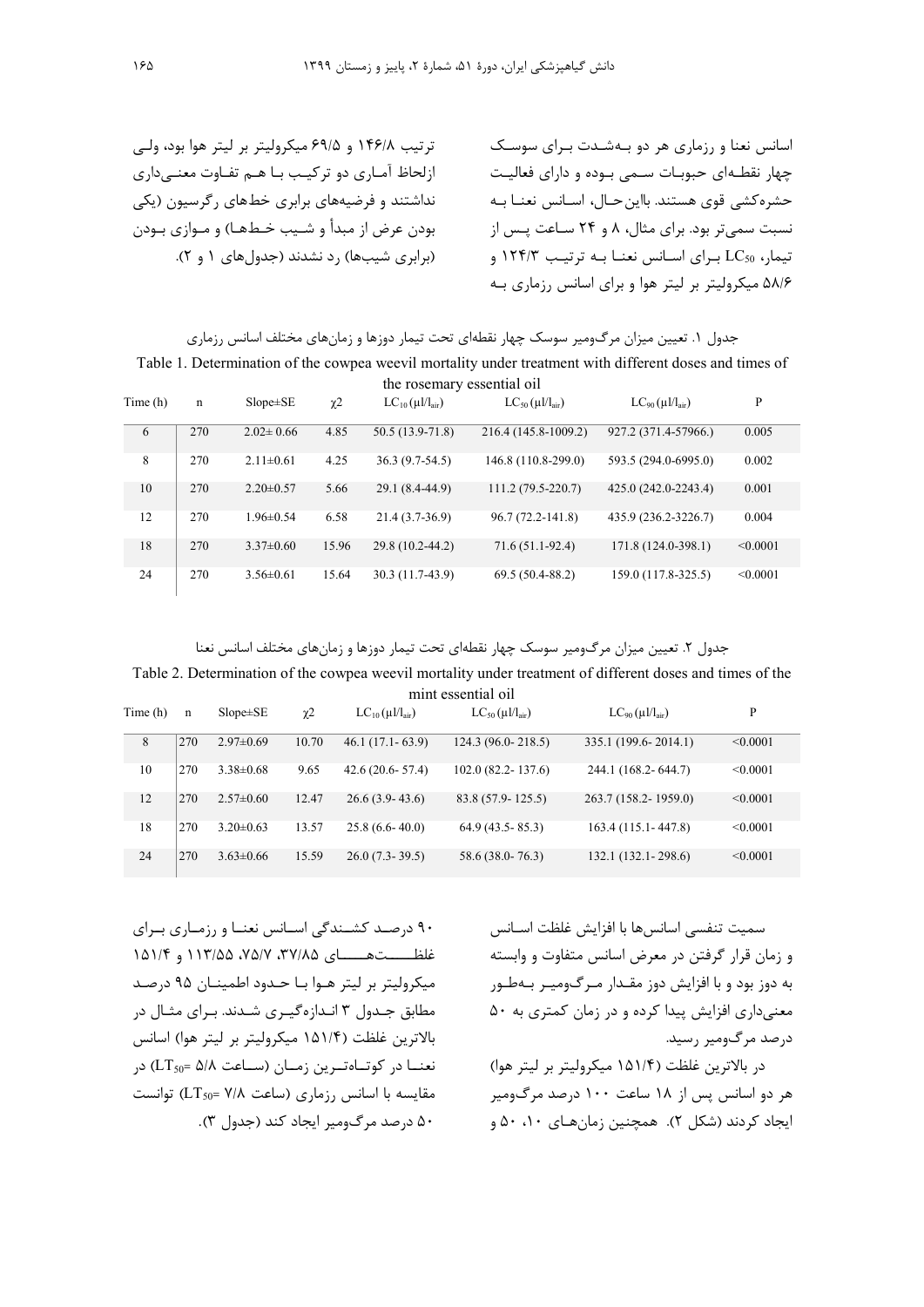| Table 3. Lethal times of different concentrations of rosemary and mint essential oils against C. maculatus |                                 |                 |          |                  |                                       |                                        |          |  |  |
|------------------------------------------------------------------------------------------------------------|---------------------------------|-----------------|----------|------------------|---------------------------------------|----------------------------------------|----------|--|--|
| Essential oil                                                                                              | Concentration $(\mu I/I_{air})$ | $Slope \pm SE$  | $\chi$ 2 | $LT_{10}$ (h)    | $LT50$ (h)                            | $LT90$ (h)                             | P        |  |  |
| rosemary                                                                                                   | 113.55                          | $1.83 \pm 0.48$ | 8.47     | $2.5(0.4-4.3)$   |                                       | $12.5(9.7 - 16.9)$ 62.7 (34.3 - 383.3) | < 0.0001 |  |  |
| rosemary                                                                                                   | 151.4                           | $4.22 \pm 0.70$ | 9.9      | $3.9(2.4-4.9)$   |                                       | $7.8(6.6-8.8)$ 15.8 (13.4-20.9)        | < 0.0001 |  |  |
|                                                                                                            |                                 |                 |          |                  |                                       |                                        |          |  |  |
| mint                                                                                                       | 37.85                           | $1.83 \pm 0.63$ | 9.34     |                  | $8.7(3.4 - 11.8)$ 43.7 (25.2 - 621.2) | 218.5 (67.6-                           | 0.002    |  |  |
|                                                                                                            |                                 |                 |          |                  |                                       | 88240.                                 |          |  |  |
| mint                                                                                                       | 75.7                            | $3.17 \pm 0.57$ | 13.5     | $5.8(3.7-7.2)$   |                                       | 14.7 (12.6-18.2) 37.3 (26.9-72.0)      | < 0.0001 |  |  |
| mint                                                                                                       | 113.55                          | $2.79 \pm 0.54$ | 13.03    | $4.0(2.1-5.6)$   |                                       | $11.7(9.9 - 14.1)$ 33.8 (24.1 - 69.5)  | < 0.0001 |  |  |
| mint                                                                                                       | 151.4                           | $4.06 \pm 0.87$ | 14.2     | $2.8(1.1 - 4.0)$ | $5.8(4.1 - 6.8)$                      | $12.0(10.3 - 16.1)$                    | < 0.0001 |  |  |

جدول ۳. زمانهای کشنده برای قرار گرفتن C. maculatus در معرض غلظتهای مختلف اسانس رزماری و نعنا

 $30$  $70$  $37.85 \mu I/I_{\text{air}}$  $75.7$   $\mu$ l/l<sub>air</sub> 60  $25$ Mortality  $\begin{pmatrix} 0 & 0 \\ 0 & 0 \\ 0 & 0 \end{pmatrix}$ 50 Mortality (%) 40 Rosemary  $30^{\circ}$  $+$ Mint  $\frac{1}{2}$  Mint  $\overline{20}$  $\overline{\phantom{a}}$  $10$  $\overline{0}$  $\sqrt{2}$  $10$  $12$ 18  $10$  $12$  $\overline{24}$  $\overline{\mathbf{a}}$ 18  $\overline{24}$ Time (h) Time (h)  $113.5 \,\mu$ l/l<sub>ait</sub>  $151.4 \mu$ l/l<sub>air</sub> 90 100 80 90 80  $70$ Mortality  $(96)$ <br> $88$   $88$   $8$  $70$ Mortality (%) 60 50 A Roseman A-Rosemary  $40$  $+$ Mint  $*$ -Mint  $30$  $20$  $\overline{20}$  $10$  $10$  $\sqrt{2}$  $\mathbf{0}$  $\overline{\mathbf{6}}$  $10$  $\overline{\mathbf{8}}$  $12$ 18  $\overline{24}$  $18$  $\overline{24}$  $\overline{4}$  $\overline{4}$  $6\phantom{a}$  $\overline{\mathbf{8}}$  $10$  $12$ Time (h) Time (h)

شکل ۲. درصد مرگومیر C. maculatus قرار گرفته در معرض غلظتهای مختلف اسانسهای رزماری و نعنا Figure 2. Mortality rate of C. maculatus exposed to different concentrations of rosemary and mint essential oils

سمیت تنفسی اسانسهای مختلفے از قبیـل رازیانــه، كليوره، اكليل كوهي، اسطوخودوس، ترخون، نعنا، يونه و مرزه روی حشرات کامل یک تا پنج روزهٔ سوسک چهار نقطهای حبوبات مطالعه شده و نتایج، سمیت بالا و وابسته به دوز بودن این اسانسها را نشـان دادهانـد Mirkazemi et al., 2010; Heydarzade et al., ) .(2011; Zandi Sohani and Ramezani, 2012).

بحث مقایسـهٔ ســمیت تنفســی اســانس نعنــا و رزمــاری بــر حشرات كامل يكروزة سوسك جهار نقطهاى حبوبـات نشان داد که هـر دو اسـانس نسـبت بـه تیمـار شـاهد تفاوت معناداری داشتند و اسانس نعنا سمیت بیشتری نسبت به اسانس رزماری بر ایـن آفـت داشـت، اگرچـه ازلحـاظ آمـاري سـميت هـر دو اسـانس يكسـان بـود.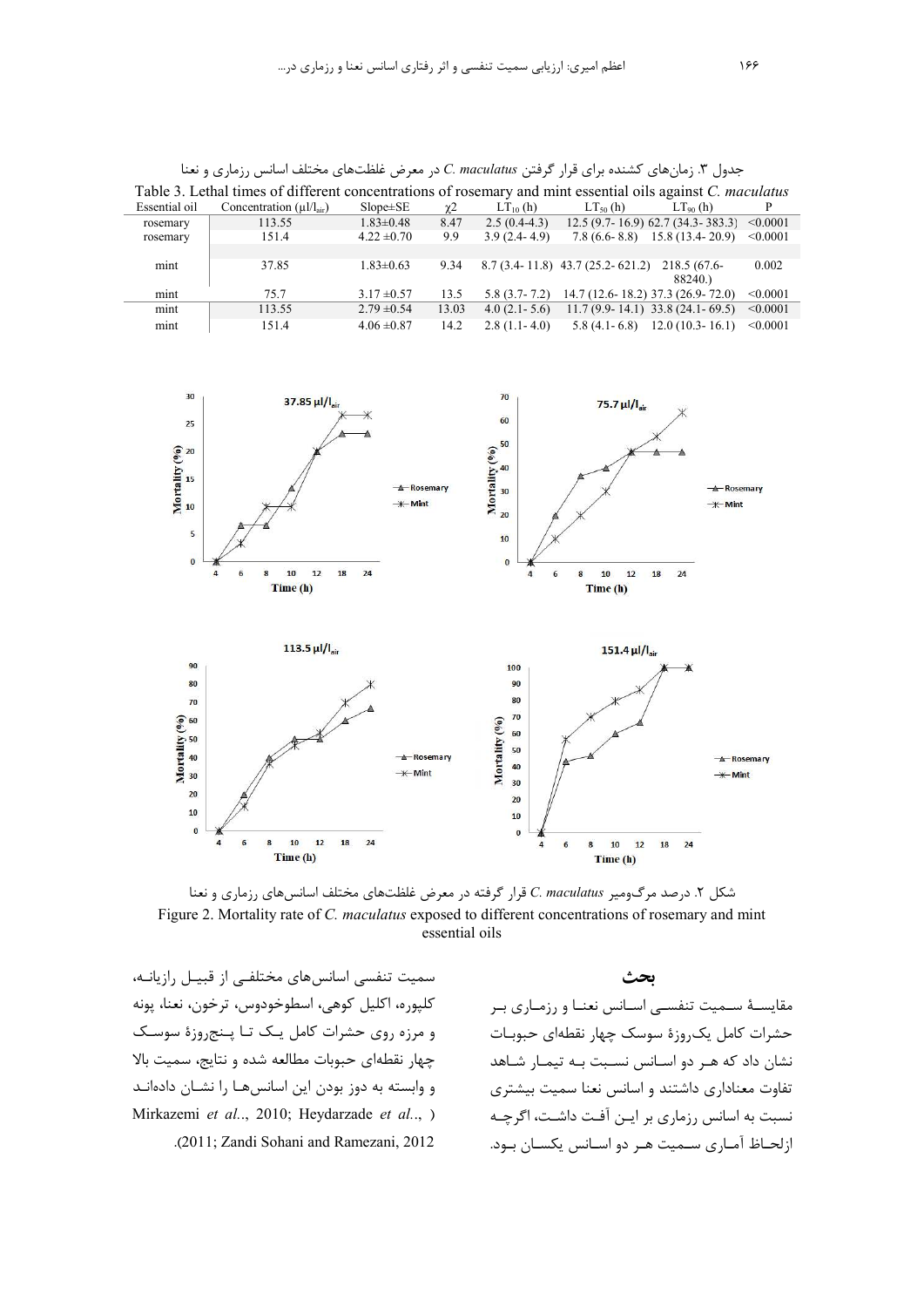سوسک چهار نقطـهای حبوبـات شـده اسـت. فعالیـت حشره کشی اسانس رزماری در نتیجه اثر همافزایی دو ترکیب آن یعنی ۸،۱-سینئول و کامفور گزارش شده است (2016 ...Tak et al.., از طرفی دیگر، اثر ترکیبات مختلف اسانسها در مهار آنزيم استيل كـولين اسـتراز بررســي شــده اســت. آلفــا پيــنن و ٨،١-ســينئول (عمـدهتـرین ترکیبـات اسـانس رزمـاری) بـهعنـوان مهارکنندههای قوی استیل کـولین اسـتراز شناسـایی شدهاند ولی اثر مهارکنندگی ضعیفی برای کامفور و لینالول (دیگر ترکیبات اسانس رزماری) گزارش شده است؛ بهطوری که این ترکیبات فقط در غلظتهای بالا Houghton et al.., 2006; ) اثر مهاركنندگی دارند Orhan et al., 2008; López and Pascual-Villalobos, 2010; López and Pascual-Villalobos, 2015). پژوهش دیگری نیز ۸،۱-سینئول را بـهعنـوان قوىترين مهاركننده استيل كولين استراز حشره López and Pascual-Villalobos, ) معرفی کرده است 2008 ,..Picollo et al... برخي پـژوهش هـا نيـز تأييد كردهاند كه تركيبات مختلـف مثـل آلفـا ييــنن و ۸،۱-سـینئول در کنــار هــم اثــر هــمافزایــی داشــته و میتوانند درصد مهارکنندگی را نسبت بـه کـاربرد آن ترکیب به تنهایی افزایش دهند ( ,..Savalev et al 2008; Orhan et al.., 2008). درواقع بيشتر اسانس ها نسبت به هركدام از تركيباتشان بهتنهايي، فعاليت بیشتری نشان می دهند. طبیعت گیاهـان بـه گونـهای است که خودبـهخـود در آنهـا اثـر هـمافزايـى ديـده می شود، زیرا معمولاً گیاهان بهجای تولید یک ترکیب منفرد، مخلوطهای پیچیدهای از ترکیبات را تولید مي كنند (Jankowska et al.., 2018). تركيب ليمونن کـه در هـر دو اسـانس موجـود اسـت نيـز خاصـيت حشوه کشتی قوی دارد (-López and Pascual Villalobos, 2010). تركيب كـاروون (تركيب اصـلى اسانس نعنا) و ليمـونن بـهعنـوان تركيبـي بـا فعاليـت حشره كشي قوى، ولي مهاركنندهٔ ضعيف استيل كولين استراز گزارش شده است (-López and Pascual Villalobos, 2010). با توجه به نتـايج ايـن پـژوهش و نتايج كارهاى انجامشده پيشين مىتوان چنين نتيجـه گرفت که با توجه بـه ترکیبـات موجـود در هرکـدام از

اسانسها میتوانند عملکرد فیزیولوژی حشرات را به روشهای مختلف مختل کنند. بهمنظور بررسی اثـرات سمی عصبی اسانسها، آنـزیمهـای اسـتیل کـولین استراز، گیرندههای GABA و گیرنـدههـای اکتوپـامین به عنوان اهـداف مولكـولى آنهـا مطالعـه شـده اسـت (Mossa, 2016; Jankowska et al.., 2018). بر اساس پژوهشهای پیشین، از میان ترکیبـات عمـدهٔ اسـانس 1,8-) رزمـاری آلفـا پیـنن (α-pinene)، ۸،۱-سـینئول (-1,8 cineole)، لينـــالول (linalool)، كـــامفو, (camphor)، كـامفن (camphene)، وربنـــون (Verbenone)، ائــو-كاليپتول (Eo-calypthol)، برنئــو (borneo) و ليمــونن (limonene) آلفا پینن و ۸،۱-سینئول بیشترین درصد Malakootian and Hatami, 2013; Amin ) داشتند ( Afshar et al., 2016). بر اساس پژوهشهای انجامشده از میسان ترکیبسات عمسدهٔ اسسانس نعنسا (کساروون (carvone)، ليمـــــــونن (limonene)، ايــــــزو- دى هیدروکاروون (Iso-dihydrocarvone) و اس سینئون (S cineone)) کـاروون بيشــترين درصـد (۵۰ تــا ۶۰ Azizi Tabrizzad et al.., 2019; ) درصد) را داشتند Dadkhah et al.., 2019). اسانس های رزماری و نعنا ازنظر رفتاری تأثیر متفاوتی بر سوسک چهـار نقطــهای حبوبات داشتند. با توجه به برانگیختگی بیش|زحد، باز شدن بالها، لرزش و تشنج حشره تحت تـأثير اسـانس رزماری میتوان گفت این اسانس بر سامانهٔ عصبی حشـره تـأثير گذاشـته اسـت. اثبـات شـده اسـت كـه کانالهای کلرید دارای لیگاند گابا در خاصیت حشره كشى اسانسها نقش دارنـد. انسـداد كانـالهـاى كلريــد مهــار عصــبى را كــاهش داده و منجــر بــه برانگیختگی بیش ازحد سامانهٔ عصبی مرکز شده که باعث تشنج و مرگ مهشود. مطالعه اثر ترکیبات اسانس بر گیرندهٔ گابای مگس خـانگی نشـان داد کـه ۸،۱-سینئول و کامفور در اتصال به این گیرنده و مهـار آن نقش دارند (Tong and Coats, 2012). با توجه بـه وجود این ترکیبات با درصد بالا در اسانس رزماری می توان نتیجه گیری کرد که اسانس رزماری با مهار كانال داراي گيرنـدهٔ گابـا در حشـره باعـث تشـنج و درنتيجه باز شدن بـالپـوشهـا و بـالهـاي زيـري در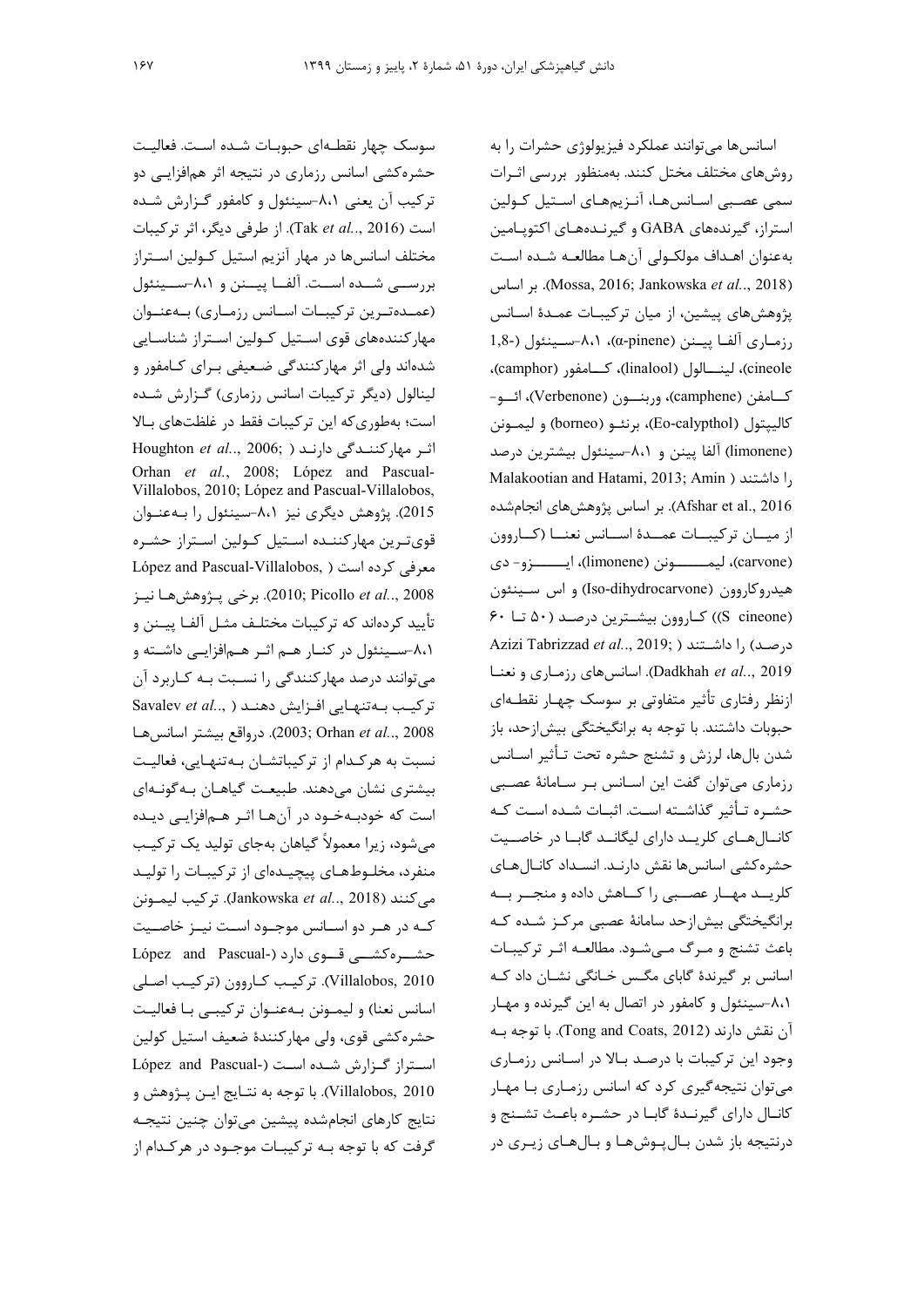اثر گذاشته و باعث برانگیختگی بیشان *ج*لد، بیان شیدن بال ها، ل: ش و تشنج منتص بـه مـه گ آن شـود؛ ولـه ر تحت تأثير اسانس نعنا مرگ بـدون ايجـاد ايــن علايــم اتفاق می|فتد. پژوهشهای دیگر اثر اسـانس بـر رفتـار حشره ,ا مقايسه نكردهاند. .<br>سانس ها و خواص و نحوۀ عمل آن هـا، هــر دو اســانس خاصیت حشاه کشی قوی داشته، ولی اسانس رزمباری با توجه به ترکیبات تشکیل دهندهاش مے تواند با تــأثبر روی گیرندههای گابا از یکطرف و مهـار آنـزیم اسـتیل كولين استراز از طرف ديگر، بر سـامانهٔ عصـبي حشـره

#### **REFERENCES**

- 1. Adebayo, R. A. & Oke, T. F. (2017). Effects of honey and glucose solutions feeding and larval competition on the development of *Callosobruchus maculatus* (F.) (Coleoptera: Chrysomelidae). *Journal of Entomology and Zoology Studies*, 5, 1270-1273.
- 2. Amin Afshar, M. H., Mahasti, P. & Emam Jomeh, Z. (2016). Identification of constituents, minimum concentration of inhibition of growth and microtubule of rosemary essential oil cultivated in Shiraz. *Journal of Medicinal Plants*, 4 (60), 112-122. (In Farsi)
- 3. Azizi Tabrizzad, N., Seyedin Ardebili, S. M. & Hojjati, M. (2019). Investigation of chemical compounds and antibacterial activity of pennyroyal, mint and thyme essential oils. *Food Science and Technology*, 15(12), 447 – 457. (In Farsi)
- 4. Dadkhah, A., Fatemi, F., Mohammadi Malayeri, M. R., Rasooli, A. & Karvin Ashtiani, M.H. (2019). The effects of Mentha Spicata on oxidative stress and COX-2 gene expression in prevention of sepsis. *Journal of Cellular and Molecular Research (Iranian Journal of Biology)*, 31(4), 567-581. (In Farsi)
- 5. Deng, J. *et al.* (2004). Enhancement of attraction to sex pheromones of *Spodoptera exigua* by volatile compounds produced by host plants. *Journal of Chemical Ecology,* 30, 2037-2045.
- 6. Enan, E.E. (2001). Insecticidal activity of essenial oils: Octopaminergic sites of action. *Comparative Biochemistry and Physiology - Part C*, 130, 325–337.
- 7. Farooqui, T. (2012). Review of octopamine in insect nervous systems. *Insect Physiology*, 4, 1–17.
- 8. Gaire, S., Scharf, M. E. & Gondhalekar, A. D. (2019). Toxicity and neurophysiological impacts of plant essential oil components on bed bugs (Cimicidae: Hemiptera). *Scientific Reports,* 9(1), 3961.
- 9. Heydarzade, A., Moravej, G., Hatefi, S. & Shabahang, J. (2011). Fumigant Toxicity of Essential Oils Extracted from Three Medicinal Plants against *Callosobruchus maculatus* Adults (Coleoptera: Bruchidae). *Iranian Journal of Plant Protection Science,* 42(2), 275-284. (In Farsi)
- 10. Houghton, P. J., Ren, Y. & Howes, M. J. (2006). Acetylcholinesterase inhibitors from plants and fungi. *Natural Product Reports*, 23(2),181-99.
- 11.Ibrahim Hatem, A., Fawki, Sh., Abd El-Bar Marah, M., Abdou Mohamed, A., Mahmoud Dalia, M. & El-Gohary, E. E. (2017). Inherited influence of low dose gamma radiation on the reproductive potential and spermiogenesis of the cowpea weevil, *Callosobruchus maculatus* (F) (Coleoptera: Chrysomelidae). *Journal of Radiation Research and Applied Sciences*, 10, 338-347.
- 12.Jankowska, M., Rogalska, J., Wyszkowska, J. & Stankiewicz, M. (2018). Molecular Targets for Components of Essential Oils in the Insect Nervous System—A Review. *Molecules*, 23-34.
- 13. López, M. D. & Pascual-Villalobos, M. J. (2010). Mode of inhibition of acetylcholinesterase by monoterpenoids and implications for pest control. *Industrial Crops and Products*, 31, 284–288.
- 14. Lopez, M. & Pascual-Villalobos, M. J. (2015). Are monoterpenoids and phenylpropanoids efficient inhibitors of acetylcholinesterase from stored product insect strains? *Flavour and Fragrance Journal*, 30 (1), 108–112.
- 15. Malaikozhundan, B. & Vinodhini, J. (2018). Biological control of the Pulse beetle, *Callosobruchus maculatus* in stored grains using the entomopathogenic bacteria, *Bacillus thuringiensis*. *Microbial Pathogenesis*, 114, 139-146.
- 16. Malakootian, M. & Hatami, B. (2013). Survey of chemical composition and antibacterial activity of *Rosmarinus Officinalis* essential oils on *Escherichia coli* and its kinetic. *Tolue Behdasht*, 12 (1), 1-13. (In Farsi)
- 17. Mirkazemi, F., Bandani, A. R. & Sabahi, GH. A. (2010). Fumigant toxicity of essential oils from five officinal plants against two stored product insects: cowpea weevil, *Callosobruchus maculatus* (fabricius) and red flour beetle, *Tribolium castaneum* (herbest). *Plant protection (Scientific journal of agriculture)*, 32(2), 37-53. (In Farsi)